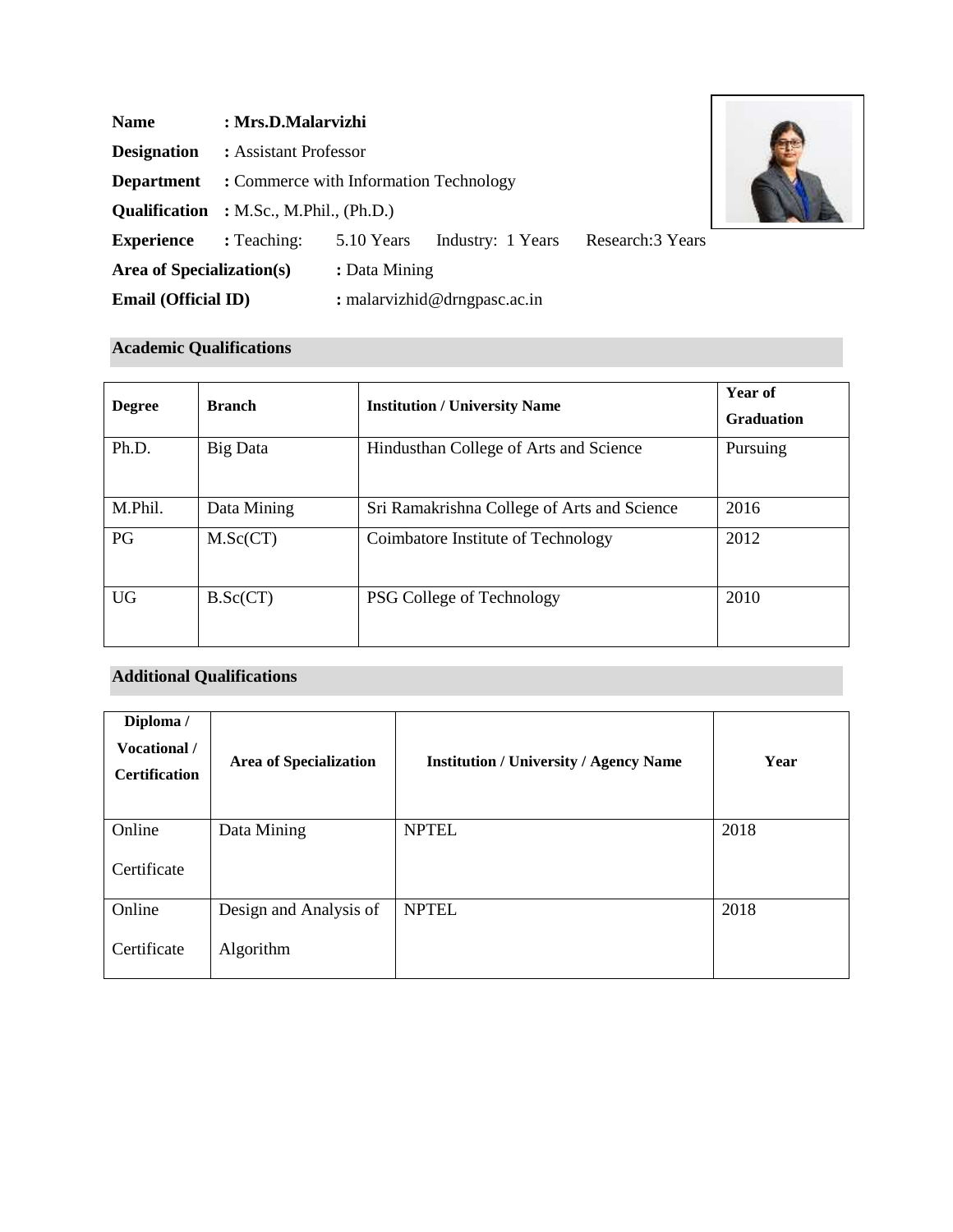### **Research Publications (Indexed)**

# **International**

- D.Malarvizhi, "**Efficient And Optical Shortest Path Identification In Social Networks Using**  Particle Swarm Optimization", International Journal of Science and Engineering Research (IJOCER), Volume 4, Issue9, September 2016.
- D.Malarvizhi and Dr.A.Prakash,"**Hybrid Deep Learning Model for Improving Palliative Care**", JOURNAL OF CRITICAL REVIEWS (Scopus), ISSN- 2394-5125, VOL 7, ISSUE 14, Sep 2020.
- D.Malarvizhi and Dr.A.Prakash, "**Comparison of Algorithms for Mortality Prediction in Healthcare**", Journal of Emerging Technologies and Innovative Research (JETIR), ISSN-2349- 5162, Volume 7, Issue 12, December 2020.
- D.Malarvizhi and Prakash," **Aggregated Multiple Ensemble based Mortality Prediction in ICU Patients**", Indian Journal of Natural Science, ISSN: 0976-0997, Vol.12, Issue 68, Oct 2021.

# **Presentations in Conference**

- Indian Business In The Era Of Reforms, National Conference on BigData Analysis, GRD School of Commerce and International Business, 06-sep-18
- Shortest Path, National Conference on Computer Communication and Information Technology, Dr.N.G.P. Arts and Science College,Coimbatore, 12-Aug-08.

# **Participation in Workshop**

- Statistical Analysis Using R, Bharathiar University,06-Sep-18 to 07-sep-18
- Applications Of Statistical Tools Using R-Language A HANDS ON TRAINING, Dr.N.G.P. Arts and Science College 23-sep-16 to 24-sep-16.
- Cloud Computing, Coimbatore Institute of Technology,24-Aug-11
- Matlab, PSG College of Technology,23-oct-09
- Computer Hardware And Maintenance, PSG College of Technology, 12-sep-07.